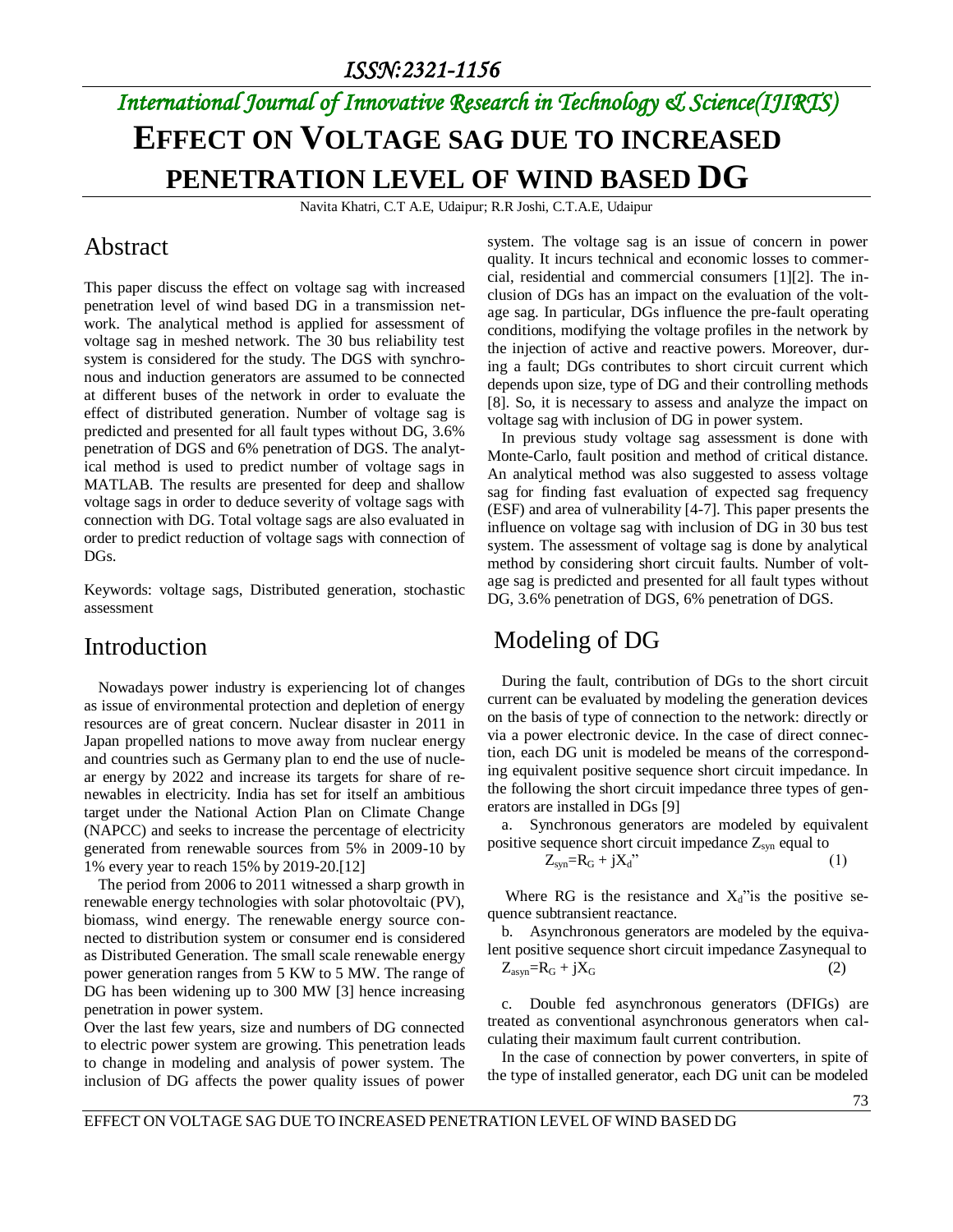## *International Journal of Innovative Research in Technology & Science(IJIRTS)*

by means of current generator. In fact during the fault, the fault power converters inject an overcurrent not exceeding, 150-200% of their rated current. Consequently the DG is modeled by a current injection  $I_{DG}$  equal to the variation  $\Delta I_{\text{DG}}$  between the current injected during the fault I<sub>DG,f</sub> and that injected in pre-fault conditions  $I_{DG,pf}[8]$ 

$$
\Delta I_{DG} = I_{DG,f} - I_{DG,pf} \tag{3}
$$

#### Analytical method for voltage sag

For the calculation of voltage sag magnitude, load flow analysis is performed to get pre-fault voltage. In load flow analysis DGs are also included to get modified pre-fault voltages. In various studies, it is suggested that in load flow DGs can be modeled as PV bus with power factor control mode, as slack bus and can be modeled as negative load (PQ) bus. In addition, various driving point and transfer impedances are calculated using Zbus building algorithm including DGs.

Now let us assume fault position is moving along the line connecting bus m-n. Let us consider fault occurring at position p which is  $\lambda$  distance from bus m. The parameter  $\lambda$  varies 0 to 1 as a fault position moves from bus m to n.

$$
\lambda = \frac{L_{mp}}{L_{mn}}\tag{4}
$$

The driving point impedance s and the transfer impedances and the transfer impedances of three sequence circuit can be expressed in terms of the sequence impedances. The sequence transfer impedance between the sensitive load bus k and fault position p can be expressed as

$$
z_{kp}^0 = (1 - \lambda)z_{km}^0 + \lambda z_{kn}^0 \tag{5}
$$

$$
z_{kp}^1 = (1 - \lambda)z_{km}^1 + \lambda z_{kn}^1 \tag{6}
$$

$$
z_{kp}^2 = (1 - \lambda)z_{km}^2 + \lambda z_{kn}^2 \tag{7}
$$

The pre-fault voltage at fault position p is expressed as follows

$$
V_p^{pf} = (1 - \lambda)V_m^{pf} + \lambda V_n^{pf} \tag{8}
$$

#### Single phase to ground (SLGF)

When an SLGF occur at phase A, the residual phase voltages at bus k can be expressed [10] as

$$
V_A^f = V_A^{pf} - \frac{z_{kp}^0 + z_{kp}^1 + z_{kp}^2}{z_{pp}^0 + z_{pp}^1 + z_{pp}^2} V_p^{pf}
$$
(9)

$$
V_B^f = a^2 V_A^{pf} - \frac{z_{kp}^0 + a^2 z_{kp}^1 + a z_{kp}^2}{z_{pp}^0 + z_{pp}^4 + z_{pp}^2} V_p^{pf}
$$
(10)

$$
V_C^f = aV_A^{pf} - \frac{z_{kp}^0 + az_{kp}^1 + a^2 z_{kp}^2}{z_{pp}^0 + z_{pp}^1 + z_{pp}^2} V_p^{pf}
$$
(11)

#### Line to Line fault (LLF)

When an LLF occur between phase B and C, the residual phase voltages at bus k can be expressed as [10]

$$
V_A^f = V_A^{pf} - \frac{z_{kp}^4 - z_{kp}^2}{z_{pp}^4 + z_{pp}^2} V_p^{pf}
$$
 (12)

$$
V_B^f = a^2 V_A^{pf} - \frac{a^2 Z_{kp}^4 - a Z_{kp}^2}{Z_{pp}^4 + Z_{pp}^2} V_p^{pf}
$$
 (13)

$$
V_C^f = aV_A^{pf} - \frac{az_{kp}^1 - a^2 z_{kp}^2}{z_{pp}^1 + z_{pp}^2} V_p^{pf}
$$
 (14)

#### Double Line to Ground Fault (DLGF)

When a DLGF occur at phases B and C involving ground the residual phase voltages at bus K is expressed as [10]

$$
V_A^f = V_A^{pf} - \frac{(z_{kp}^1 - z_{kp}^0)z_{kk}^2 + (z_{kp}^4 - z_{kp}^2)z_{kk}^0}{z_{pp}^0 z_{pp}^1 + z_{pp}^1 z_{pp}^2 + z_{pp}^2 z_{pp}^0} V_p^{pf}
$$
 (15)

$$
V_A^f = a^2 V_A^{pf} - \frac{(a^2 Z_{kp}^1 - Z_{kp}^0) Z_{kk}^2 + (a^2 Z_{kp}^1 - a Z_{kp}^2) Z_{kk}^0}{Z_{pp}^0 Z_{pp}^2 + Z_{pp}^2 Z_{pp}^2 + Z_{pp}^2 Z_{pp}^0}
$$

$$
V_A^f = aV_A^{pf} - \frac{(a z_{kp}^4 - z_{kp}^0) z_{kk}^2 + (a z_{kp}^4 - a^2 z_{kp}^2) z_{kk}^0}{z_{pp}^0 z_{pp}^2 + z_{pp}^4 z_{pp}^2 + z_{pp}^2 z_{pp}^0} V_p^{pf}
$$

Three Phase Fault (3PF)

(17)

(16)

74

INTERNATIONAL JOURNAL OF INNOVATIVE RESEARCH IN TECHNOLOGY & SCIENCE | VOLUME 2, NUMBER4,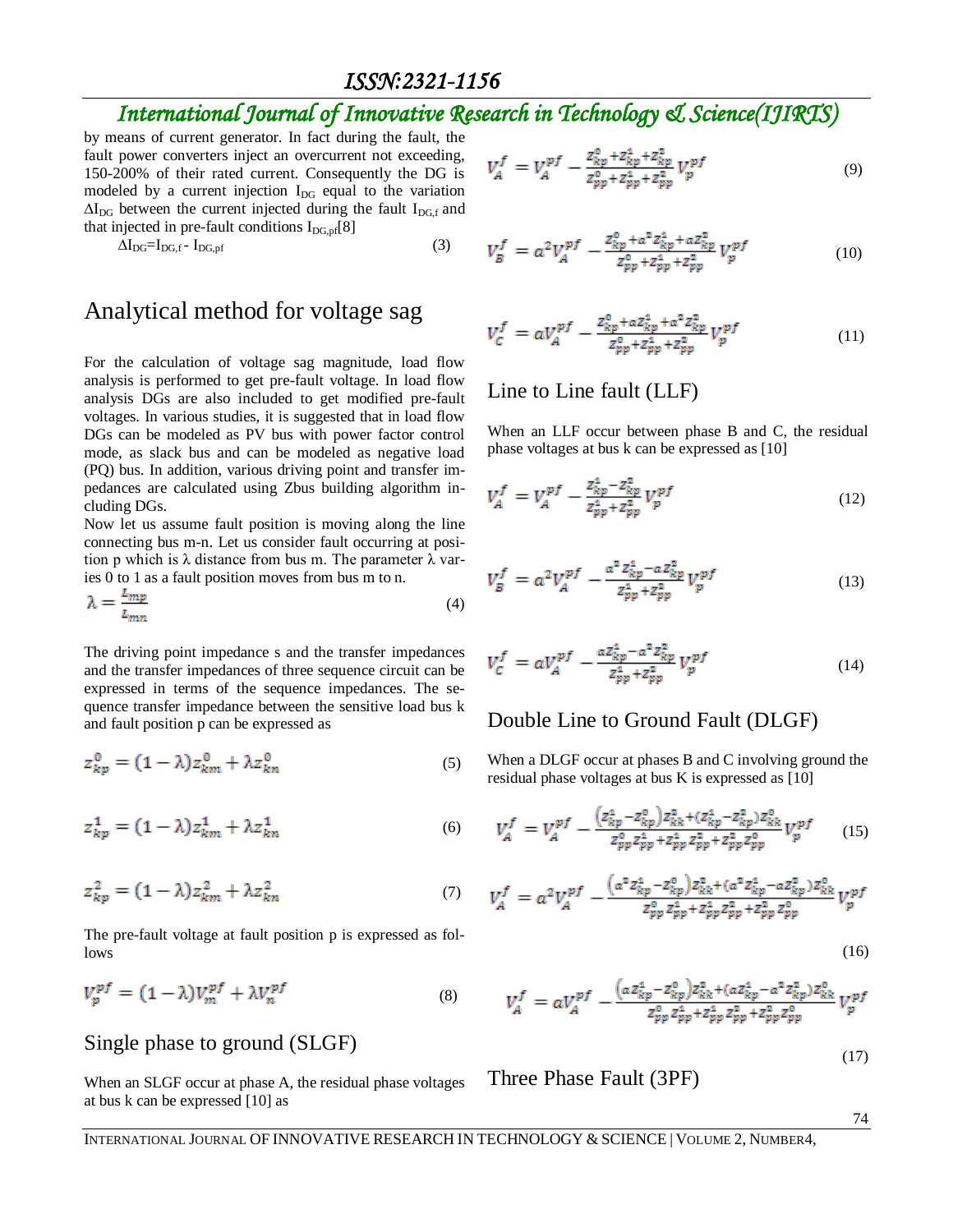## *International Journal of Innovative Research in Technology & Science(IJIRTS)*

In balanced fault only positive sequence matrix is required. When a 3-ph fault occurs, the residual voltage at bus k can be expressed as [10]

$$
V_k^f = V_k^{pf} - \frac{z_{kp}^4}{z_{yp}^4} V_p^{pf} \tag{18}
$$

**Table I. Failure rate for buses and lines**

| οf<br>Type  | Bus failure rate | Line Failure Rate |
|-------------|------------------|-------------------|
| fault       | (Event/Year)     | (Event/100)       |
|             |                  | km/year)          |
| SLGF        | 0.064            | 2.00              |
| LLF         | 0.004            | 0.125             |
| <b>DLGF</b> | 0.008            | 0.300             |
| 3PF         | 0.003            | 0.100             |

#### Result and Discussion

The voltage sag stochastic prediction method is applied to the IEEE 30 bus reliability test system represented in Figure 1, in order to analyses the impact of DG on the predicted number of voltage sags.

The IEEE 30 bus reliability test system consists of five generating units, 30 buses interconnected by 37 lines, and 4 transformers. The failure rate for buses and line is given in TableI.The positive, negative and zero sequence internal impedances of all generators are j0.3, j0.2 and j0.05 respectively [10]. The system data are available from [11].

The stochastic assessment of voltage sags has been performed for three scenarios of network:

- Case 1 Original transmission network, without any DG in the system.
- Case 2 Inclusion of three DGs capacity of 3.6 MW each at bus 7, 29, 30 respectively with power factor control mode. With 3.6% penetration of DG in the system
- Case 3 Inclusion of five DGs capacity of 3.6 MW each at bus 7, 19,26,29,30 respectively with power factor control mode. With 6% penetration of DG in the system.



**Figure 1. Single-line diagram of the IEEE-30 bus system.**



**Figure 2. Number of voltage sags for 3ph fault for 0.3<Vsag<0.4**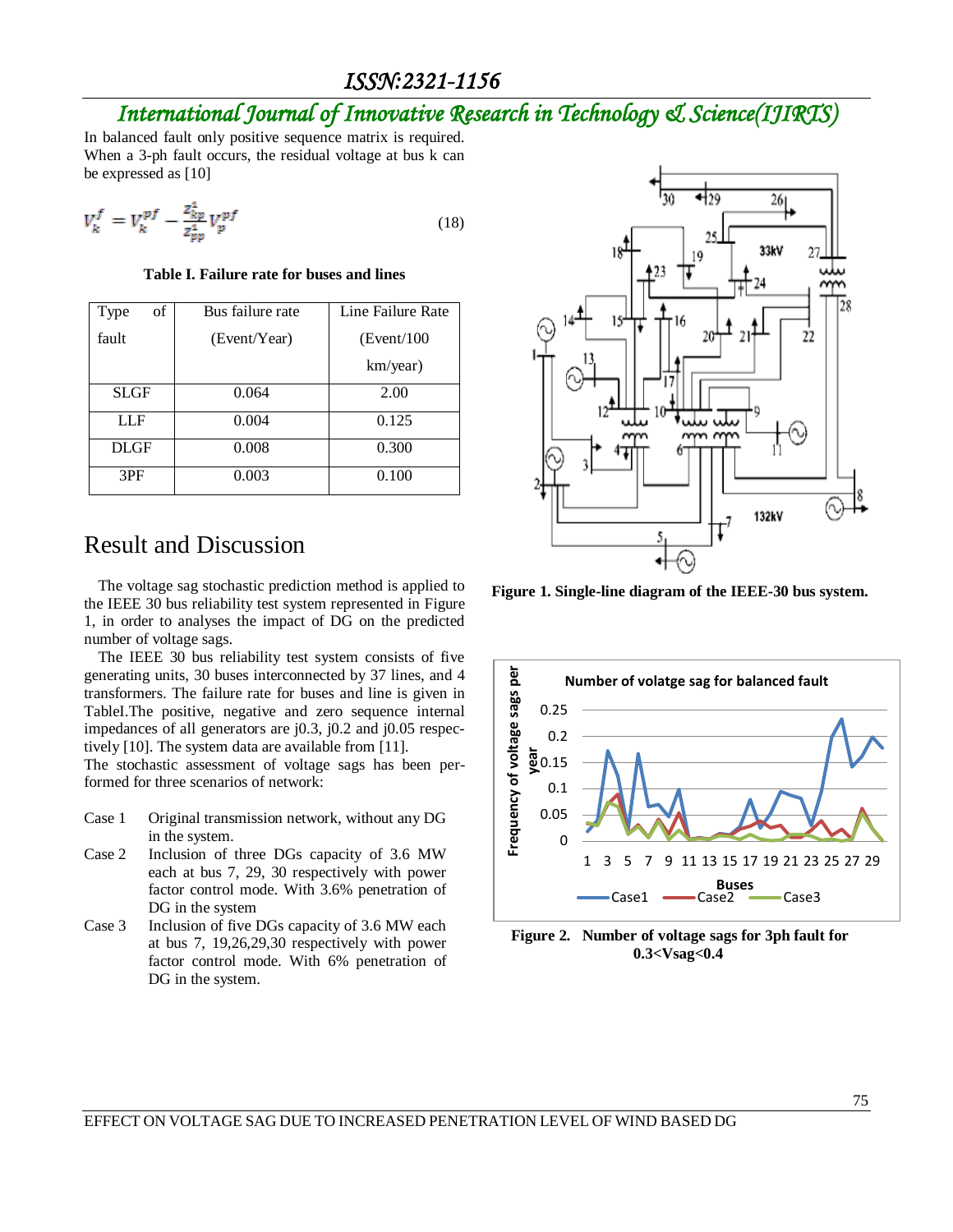# *International Journal of Innovative Research in Technology & Science(IJIRTS)*



**Figure 3. .Number of voltage sags for LG fault for 0.3<Vsag<0.4**



**Figure 5. Number of voltage sags for 3ph fault for magnitude 0.7<Vsag<0.8p.u**



**Figure 6. Number of voltage sags for LG fault for magnitude 0.7<Vsag<0.8p.u**



**Figure 7. Number of voltage sags for LL fault for magnitude 0.7<Vsag<0.8p.u**



**Figure 8. Number of voltage sags for LLG fault for magnitude 0.7<Vsag<0.8p.u**



**Figure 9. Number of voltage sags for all fault for voltage sag magnitude <0.9 p.u**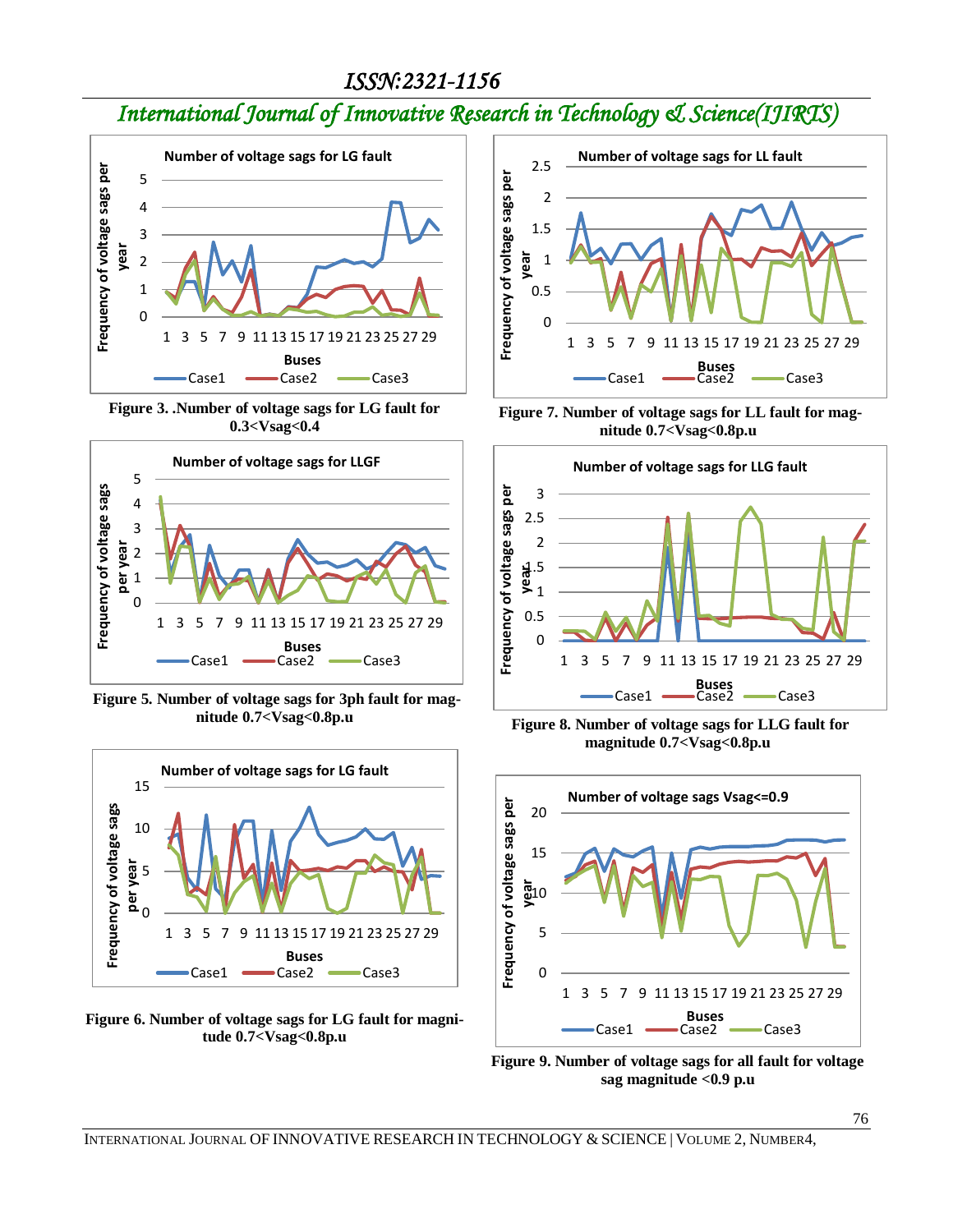# *International Journal of Innovative Research in Technology & Science(IJIRTS)*

**Table II. Percentage reduction of overall voltage sags (<0.9 p.u) for Case 2**

**Table III. Percentage reduction of overall voltage sags (<0.9 p.u) for Case 3**

| 12.050<br>11.602<br>3.72<br>1<br>12.514<br>12.110<br>3.22<br>$\overline{2}$<br>14.925<br>13.541<br>3<br>9.28<br>$\overline{4}$<br>15.614<br>14.006<br>10.30<br>12.739<br>5<br>9.174<br>27.98<br>15.549<br>$\overline{6}$<br>14.030<br>9.77<br>14.781<br>7.690<br>47.97<br>7<br>13.159<br>14.532<br>9.45<br>8<br>17.55<br>15.282<br>12.600<br>9<br>15.767<br>10<br>13.571<br>13.93<br>21.74<br>$\overline{11}$<br>7.007<br>5.484<br>$\overline{12}$<br>12.577<br>16.15<br>14.999<br>$\overline{13}$<br>28.61<br>9.384<br>6.699<br>14<br>15.426<br>15.61<br>13.018<br>$\overline{15}$<br>15.762<br>15.68<br>13.291<br>15.15<br>16<br>15.524<br>13.173<br>17<br>15.765<br>13.53<br>13.632<br>$\overline{18}$<br>15.813<br>13.867<br>12.31<br>19<br>11.63<br>15.827<br>13.986<br>20<br>15.815<br>13.899<br>$12.\overline{12}$<br>21<br>12.23<br>15.917<br>13.970<br>22<br>15.942<br>14.044<br>11.90<br>12.83<br>23<br>16.096<br>14.031<br>24<br>14.549<br>12.40<br>16.609<br>13.49<br>25<br>14.406<br>16.652<br>16.655<br>10.03<br>14.984<br>26<br>26.56<br>16.628<br>12.211<br>27<br>16.394<br>14.331<br>12.59<br>28<br>16.648<br>79.80<br>29<br>3.362<br>16.650<br>30<br>3.355<br>79.85 | <b>Bus</b> | Case 1 | Case2 | % reduction |
|---------------------------------------------------------------------------------------------------------------------------------------------------------------------------------------------------------------------------------------------------------------------------------------------------------------------------------------------------------------------------------------------------------------------------------------------------------------------------------------------------------------------------------------------------------------------------------------------------------------------------------------------------------------------------------------------------------------------------------------------------------------------------------------------------------------------------------------------------------------------------------------------------------------------------------------------------------------------------------------------------------------------------------------------------------------------------------------------------------------------------------------------------------------------------------------|------------|--------|-------|-------------|
|                                                                                                                                                                                                                                                                                                                                                                                                                                                                                                                                                                                                                                                                                                                                                                                                                                                                                                                                                                                                                                                                                                                                                                                       |            |        |       |             |
|                                                                                                                                                                                                                                                                                                                                                                                                                                                                                                                                                                                                                                                                                                                                                                                                                                                                                                                                                                                                                                                                                                                                                                                       |            |        |       |             |
|                                                                                                                                                                                                                                                                                                                                                                                                                                                                                                                                                                                                                                                                                                                                                                                                                                                                                                                                                                                                                                                                                                                                                                                       |            |        |       |             |
|                                                                                                                                                                                                                                                                                                                                                                                                                                                                                                                                                                                                                                                                                                                                                                                                                                                                                                                                                                                                                                                                                                                                                                                       |            |        |       |             |
|                                                                                                                                                                                                                                                                                                                                                                                                                                                                                                                                                                                                                                                                                                                                                                                                                                                                                                                                                                                                                                                                                                                                                                                       |            |        |       |             |
|                                                                                                                                                                                                                                                                                                                                                                                                                                                                                                                                                                                                                                                                                                                                                                                                                                                                                                                                                                                                                                                                                                                                                                                       |            |        |       |             |
|                                                                                                                                                                                                                                                                                                                                                                                                                                                                                                                                                                                                                                                                                                                                                                                                                                                                                                                                                                                                                                                                                                                                                                                       |            |        |       |             |
|                                                                                                                                                                                                                                                                                                                                                                                                                                                                                                                                                                                                                                                                                                                                                                                                                                                                                                                                                                                                                                                                                                                                                                                       |            |        |       |             |
|                                                                                                                                                                                                                                                                                                                                                                                                                                                                                                                                                                                                                                                                                                                                                                                                                                                                                                                                                                                                                                                                                                                                                                                       |            |        |       |             |
|                                                                                                                                                                                                                                                                                                                                                                                                                                                                                                                                                                                                                                                                                                                                                                                                                                                                                                                                                                                                                                                                                                                                                                                       |            |        |       |             |
|                                                                                                                                                                                                                                                                                                                                                                                                                                                                                                                                                                                                                                                                                                                                                                                                                                                                                                                                                                                                                                                                                                                                                                                       |            |        |       |             |
|                                                                                                                                                                                                                                                                                                                                                                                                                                                                                                                                                                                                                                                                                                                                                                                                                                                                                                                                                                                                                                                                                                                                                                                       |            |        |       |             |
|                                                                                                                                                                                                                                                                                                                                                                                                                                                                                                                                                                                                                                                                                                                                                                                                                                                                                                                                                                                                                                                                                                                                                                                       |            |        |       |             |
|                                                                                                                                                                                                                                                                                                                                                                                                                                                                                                                                                                                                                                                                                                                                                                                                                                                                                                                                                                                                                                                                                                                                                                                       |            |        |       |             |
|                                                                                                                                                                                                                                                                                                                                                                                                                                                                                                                                                                                                                                                                                                                                                                                                                                                                                                                                                                                                                                                                                                                                                                                       |            |        |       |             |
|                                                                                                                                                                                                                                                                                                                                                                                                                                                                                                                                                                                                                                                                                                                                                                                                                                                                                                                                                                                                                                                                                                                                                                                       |            |        |       |             |
|                                                                                                                                                                                                                                                                                                                                                                                                                                                                                                                                                                                                                                                                                                                                                                                                                                                                                                                                                                                                                                                                                                                                                                                       |            |        |       |             |
|                                                                                                                                                                                                                                                                                                                                                                                                                                                                                                                                                                                                                                                                                                                                                                                                                                                                                                                                                                                                                                                                                                                                                                                       |            |        |       |             |
|                                                                                                                                                                                                                                                                                                                                                                                                                                                                                                                                                                                                                                                                                                                                                                                                                                                                                                                                                                                                                                                                                                                                                                                       |            |        |       |             |
|                                                                                                                                                                                                                                                                                                                                                                                                                                                                                                                                                                                                                                                                                                                                                                                                                                                                                                                                                                                                                                                                                                                                                                                       |            |        |       |             |
|                                                                                                                                                                                                                                                                                                                                                                                                                                                                                                                                                                                                                                                                                                                                                                                                                                                                                                                                                                                                                                                                                                                                                                                       |            |        |       |             |
|                                                                                                                                                                                                                                                                                                                                                                                                                                                                                                                                                                                                                                                                                                                                                                                                                                                                                                                                                                                                                                                                                                                                                                                       |            |        |       |             |
|                                                                                                                                                                                                                                                                                                                                                                                                                                                                                                                                                                                                                                                                                                                                                                                                                                                                                                                                                                                                                                                                                                                                                                                       |            |        |       |             |
|                                                                                                                                                                                                                                                                                                                                                                                                                                                                                                                                                                                                                                                                                                                                                                                                                                                                                                                                                                                                                                                                                                                                                                                       |            |        |       |             |
|                                                                                                                                                                                                                                                                                                                                                                                                                                                                                                                                                                                                                                                                                                                                                                                                                                                                                                                                                                                                                                                                                                                                                                                       |            |        |       |             |
|                                                                                                                                                                                                                                                                                                                                                                                                                                                                                                                                                                                                                                                                                                                                                                                                                                                                                                                                                                                                                                                                                                                                                                                       |            |        |       |             |
|                                                                                                                                                                                                                                                                                                                                                                                                                                                                                                                                                                                                                                                                                                                                                                                                                                                                                                                                                                                                                                                                                                                                                                                       |            |        |       |             |
|                                                                                                                                                                                                                                                                                                                                                                                                                                                                                                                                                                                                                                                                                                                                                                                                                                                                                                                                                                                                                                                                                                                                                                                       |            |        |       |             |
|                                                                                                                                                                                                                                                                                                                                                                                                                                                                                                                                                                                                                                                                                                                                                                                                                                                                                                                                                                                                                                                                                                                                                                                       |            |        |       |             |
|                                                                                                                                                                                                                                                                                                                                                                                                                                                                                                                                                                                                                                                                                                                                                                                                                                                                                                                                                                                                                                                                                                                                                                                       |            |        |       |             |

| Case 1 | Case3  | % reduction |
|--------|--------|-------------|
| 12.050 | 11.257 | 6.58        |
| 12.514 | 12.201 | 2.50        |
| 14.925 | 12.888 | 13.65       |
| 15.614 | 13.444 | 13.90       |
| 12.739 | 8.866  | 30.40       |
| 15.549 | 13.423 | 13.67       |
| 14.781 | 7.152  | 51.61       |
| 14.532 | 12.197 | 16.07       |
| 15.282 | 10.832 | 29.12       |
| 15.767 | 11.348 | 28.03       |
| 7.007  | 4.467  | 36.25       |
| 14.999 | 11.408 | 23.94       |
| 9.384  | 5.288  | 43.65       |
| 15.426 | 11.779 | 23.64       |
| 15.762 | 11.710 | 25.70       |
| 15.524 | 12.087 | 22.14       |
| 15.765 | 12.061 | 23.49       |
| 15.813 | 5.937  | 62.45       |
| 15.827 | 3.415  | 78.42       |
| 15.815 | 5.025  | 68.23       |
| 15.917 | 12.244 | 23.07       |
| 15.942 | 12.199 | 23.48       |
| 16.096 | 12.492 | 22.39       |
| 16.609 | 11.738 | 29.32       |
| 16.652 | 9.138  | 45.12       |
| 16.655 | 3.259  | 80.43       |
| 16.628 | 8.936  | 46.26       |
| 16.394 | 13.065 | 20.31       |
| 16.648 | 3.288  | 80.25       |
| 16.650 | 3.289  | 80.25       |
|        |        |             |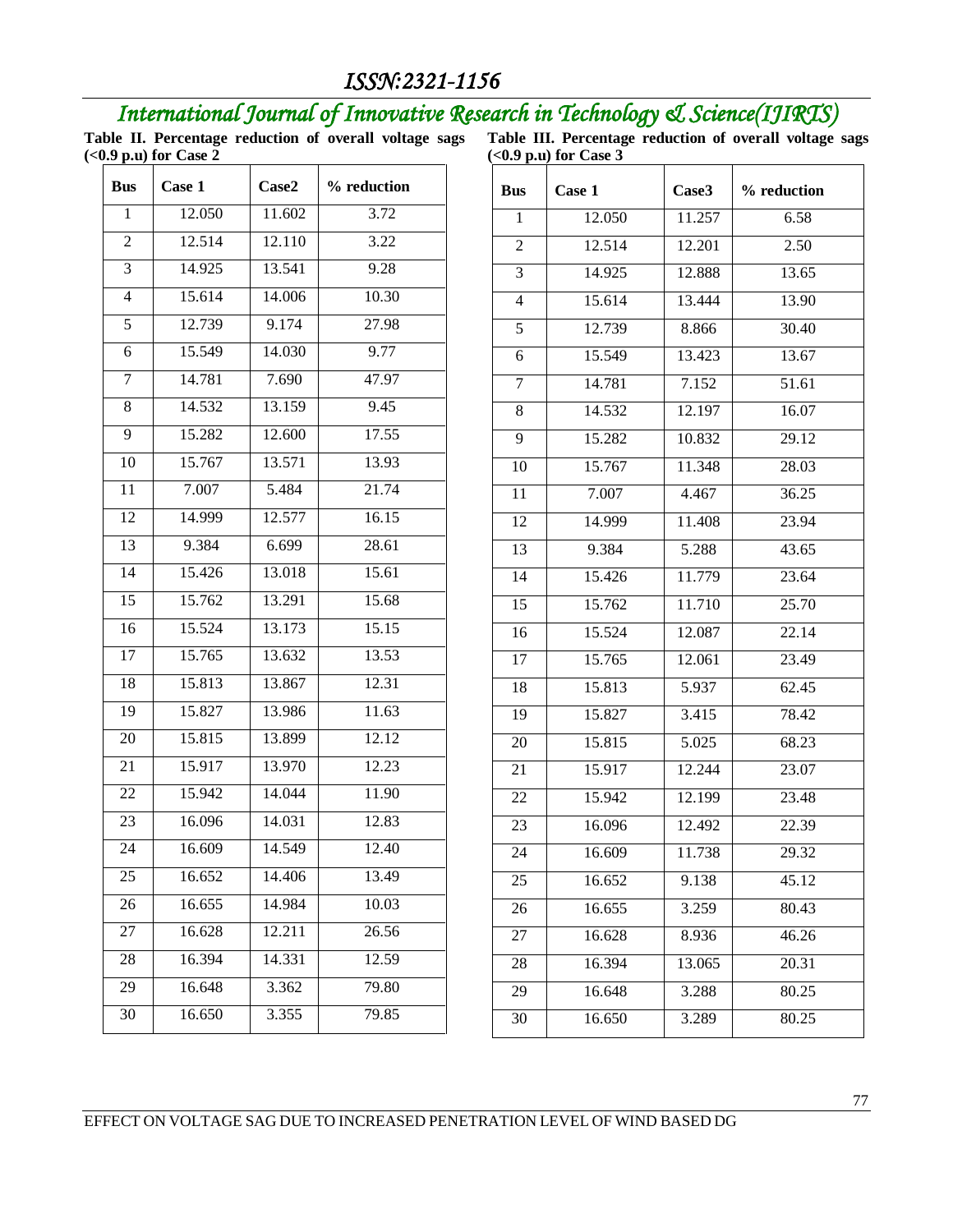# *International Journal of Innovative Research in Technology & Science(IJIRTS)*

#### A. Impact of DG on severe voltage sag

 This section presents the impact on severe voltage sag with inclusion of DGs. The number of voltage sags for all the three cases have been assessed for sag magnitude of 0.3-0.4 p.u, which is considered as severe voltage sag. The Figure 2 shows the voltage sag for 3-ph fault. With the increase of DG a significant reduction in lower sag has been observed. Similarly, this effect has been observed with LG fault except at buses 1-5. Buses 1-5 shows increase in number of voltage sags, as shown in Figure 3.

The lower order voltage sag is absent in case of L-L fault for all the three cases i.e with DG and without DG. The reduction of lower voltage sag in case of LLG fault is shown in Figure 4. Reduction in number of voltage sag due to LLG fault with DG has been observed. More reduction in number of lower sags has been observed in case of 3-ph and LG fault as compare to LLG fault. It has been observed that reduction in severe voltage sag has been observed with inclusion of DG. But at buses 1-5, increased number of voltage sags has been observed.

#### B. Impact of DG on less severe voltage sags

This section presents result of stochastic assessment of less severe voltage sags due to all the faults. The stochastic assessments of all the buses are done for voltage sag magnitude between 0.7 to 0.8 p.u. It has been seen from the graph that moderate reduction in number of voltage sag is there for 3ph fault and LG fault as shown in Figure 5 and 6 respectively. Almost 50% buses shows reduction of less severe voltage sags as compared to network without DG. A significant reduction in LL fault in case 3 and a moderate reduction in Case 2 have been observed, as shown in Figure 8. As compared to less severe sags, more severe sags (magnitude of 0.3-0.4 p.u.) for LLG fault has been reduced whereas increase in less severe sags (magnitude of 0.7 -0.8) has been observed, as shown in fig 4. So, we can converge that with inclusion of DG in test system, reduces the number of severe voltage sags for LLG faults.

#### C. Impact of DG on total number of voltage sags

This section represents the overall reduction of number of voltage sags. The assessment of number of voltage sags for magnitude of 0.9 p.u is done for single phase. The Figure 9 shows number of voltage sags for balanced and unbalanced voltage sag magnitude of 0.9 p.u. This can be seen that with connection of DG in the system total number of voltage sag

reduces. It reduces further with increase in penetration of DGs. Case 3 shows significant reduction of overall voltage sags. Moreover, significant reduction in number of voltage sags is observed at buses which are connected to DG.

Table II and III shows percentage reduction of number of overall voltage sags for Case 2 and Case3 with inclusion of DGS. In Case 2 reductions at buses 7, 29, 30 are 47.97%, 79.80% and 79.85% respectively. It is clearly seen that buses at which inclusion of DGs have been done, reduces the number of voltage sags. Moreover voltage sag performance for the nearby buses is also improved due to the inclusion of DGs. In case 3 reductions at buses 7, 19,26,29,30 are 51.61%, 78.42%, 80.43%, 80.25% and 80.25% respectively. It clearly shows that increase in penetration of DGs reduces the number of voltage sags.

## Conclusion

This paper discusses the effect on the voltage sags with increased penetration of wind based DG in 30 bus reliability test system. The sag performance is evaluated for three case studies, without DG, 3.6% penetration level, 6% penetration level of DGs respectively. Overall sag frequency has been reduced due to inclusion of DGS. The reduction of severity of voltage sag is observed in case of LLG faults for both the case studies (Case2 and Case3) by decrease in frequency of deeper voltage sags and increase in frequency of shallow voltage sags. It can be concluded that with the increase in penetration level of DGS, severity of voltage sags and reduction in frequency of voltage sags is observed.

## Acknowledgments

The authors are thankful to CTAE, Udaipur for the support to develop this document.

## References

- [1]. R.C Dugan, M.F McGranaghan, S.Santaso, and H.W Beaty, Electrical power systems Quality, NewYork :Mcgraw-Hill, 2002
- [2]. M.H.J Bollen.:" understanding power quality problems : voltage sags and interruption",. IEEE Press Series On Power Engineering IEEE,New York,2000
- [3]. T.Ackermann, G. Andersson, L.Soder,"Distributed generation: a definition:, Electrical Power system research, vol 57, No.3,2001,pp.195-204.
- [4]. M.H.J Bollen,"Method of critical distances of stochastic assessment of voltage sags," Proc. Insts. Electri-